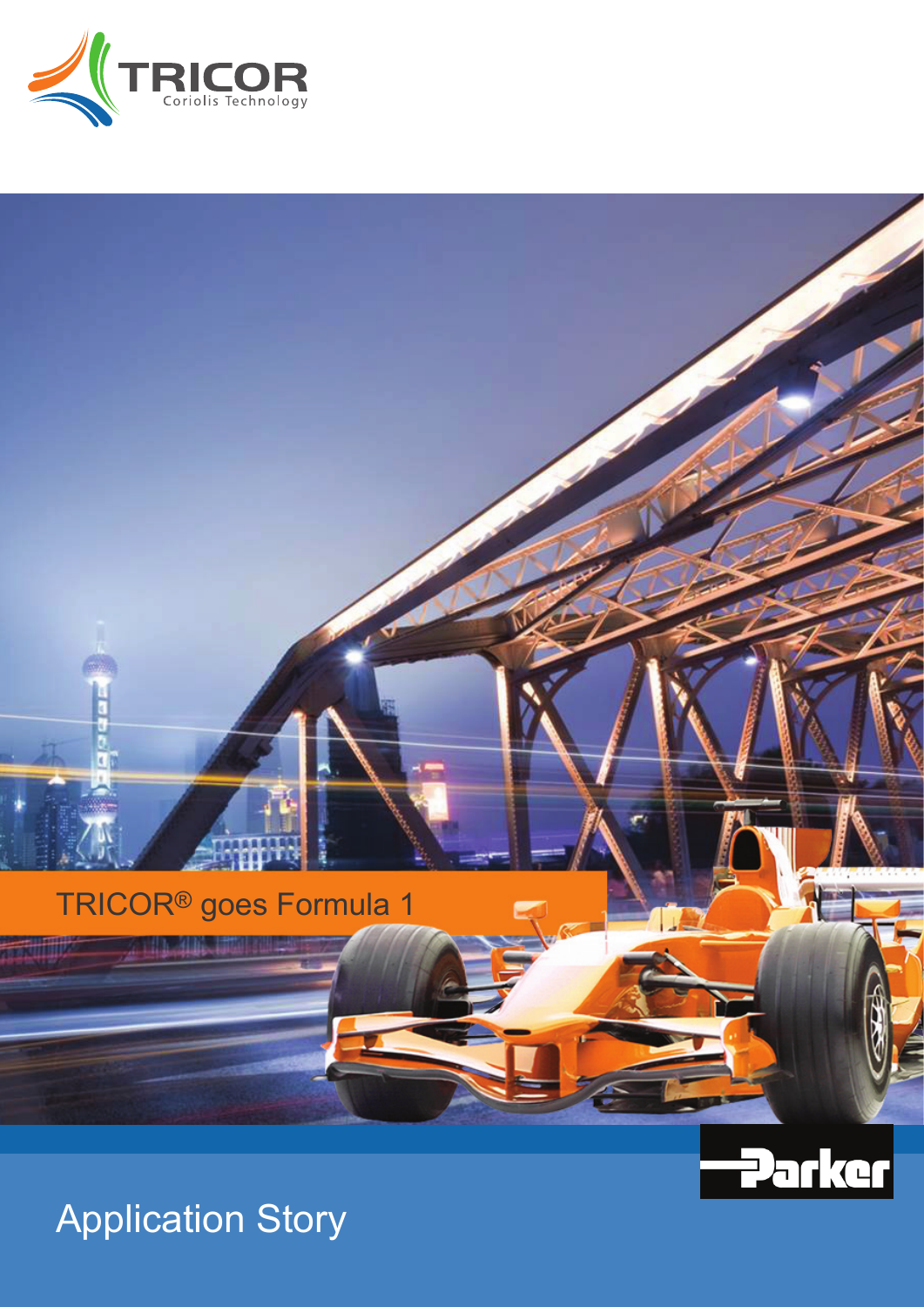

# Fuel and fuel additive test system for final testing of Formula 1 gasoline pumps

## **Parker Hannifin Manufacturing Germany GmbH & Co. KG:**

Parker Hannifin is the world's leading manufacturer of motion and control technologies with annual revenue of over 13 billion dollars for the fiscal year 2012. The company develops and designs systems and precision technologies for mobile and industrial applications as well as for the aviation and space industry. The company employs around 60,000 employees in 48 countries around the world. Parker Hannifin clearly focuses on its customers. With its technical competence and broad range of core technologies, Parker Hannifin is uniquely positioned to deliver solutions for many of the world's largest technological challenges. Parker Hannifin works in partnership with its customers to increase their productivity and profitability.



The technical competence of Parker Hannifin reaches from the most important motion and control technologies – aviation and space, cooling and air conditioning technology, electromechanical, filtration, coupling technology, hydraulics, pneumatics, process control, sealing technology and EMI shielding.

Parker Hannifin Manufacturing Germany GmbH & Co. KG Aerospace Group - Hydraulic Systems Division - Europe Lorenz-Schott-Str. 9 55252 Mainz-Kastel (Germany)

www.parker.com

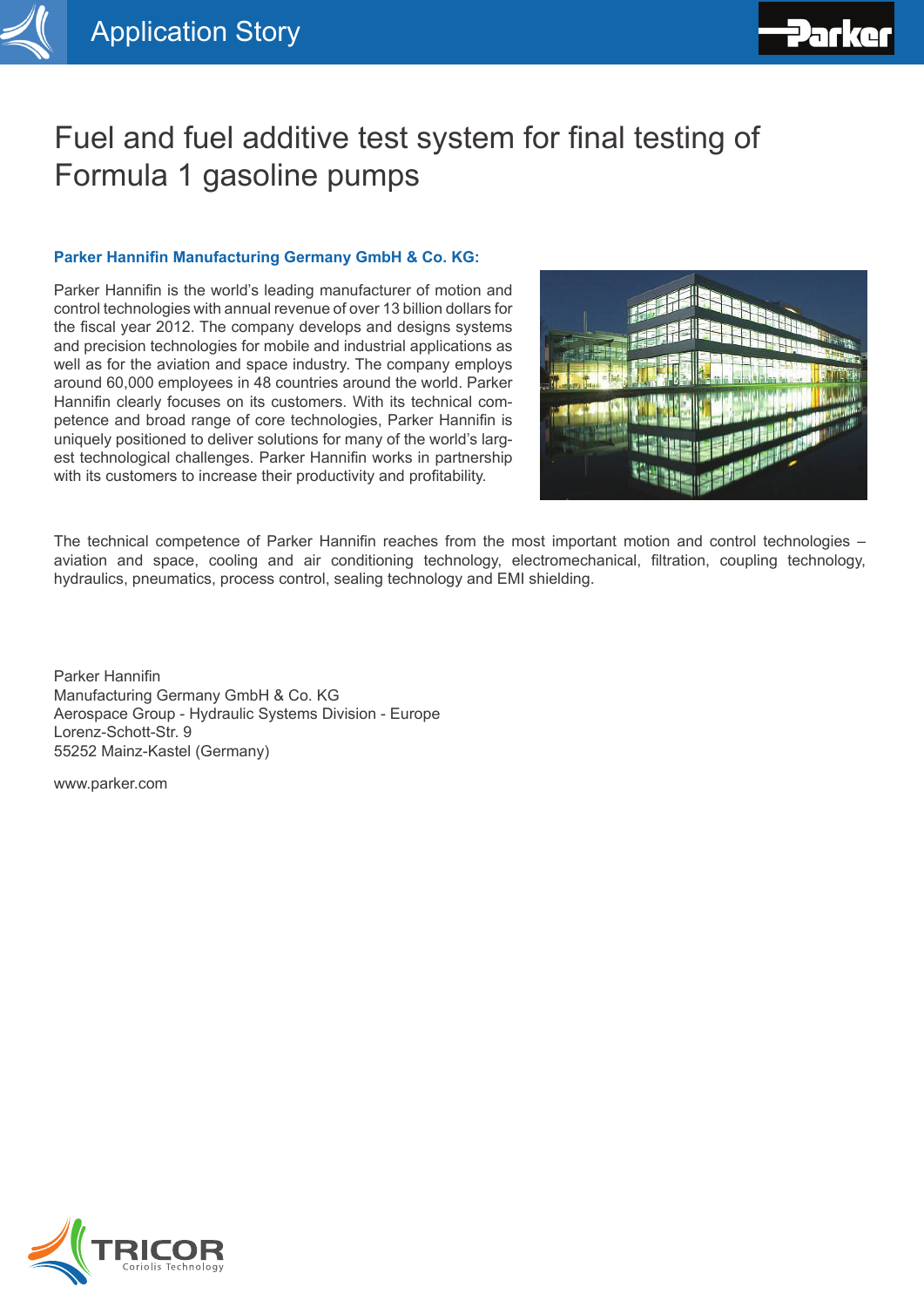

### **APPLICATION:**

Fuel and fuel additives test system for final testing of gasoline pumps at Parker Hannifin Manufacturing Germany GmbH & Co. KG in Mainz-Kastel. The pumps are utilized for Formula 1 racing.

Every single gasoline pump is tested and qualified on the test system under completely different operating parameters before they are delivered to the racing customers.

#### **TECHNICAL DATA:**

|                           | TCM 0650-FA-HGSS-CSDS                |
|---------------------------|--------------------------------------|
| Flow range                | 9 - 600 kg/h                         |
| Work point                | 18360 kg/h                           |
| Medium                    | <b>ISOPARH</b>                       |
| Viscosity                 | $0.75$ mm <sup>2</sup> /s            |
| Density                   | 730850 kg/m <sup>3</sup>             |
| Medium temperature        | +15 °C to +80 °C (+59 °F to +176 °C) |
| Operating pressure at TCM | $45$ bar                             |
| <b>Display</b>            | Local LCD display                    |
| Interface                 | RS 485 (Modbus RTU)                  |